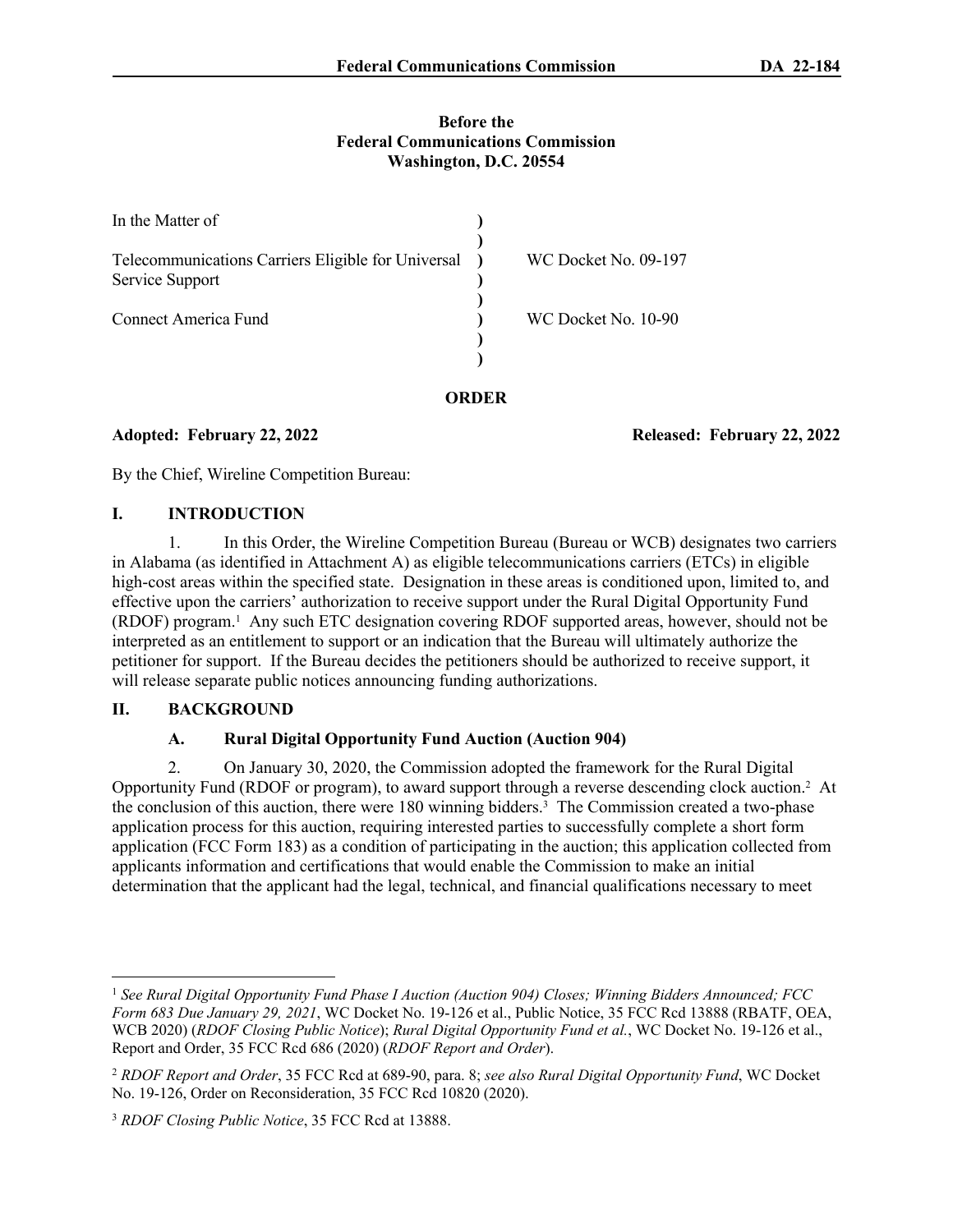program requirements should it become a winning bidder.<sup>4</sup> In order to become authorized to receive support, winning bidders, or entities assigned support through the division of winning bids, would then have to complete a more comprehensive long-form application (FCC Form 683) designed to ensure that support recipients are qualified to receive support and have met all regulatory prerequisites and conditions for receiving Universal Service Fund (USF) support.<sup>5</sup> Four-hundred seventeen (417) entities submitted long form applications by the January 29, 2021 deadline.<sup>6</sup> The Commission required that applicants submit as part of this application and no later than June 7, 2021, documentation of ETC designation(s) and a letter certifying that the designations cover all relevant census blocks in a state.<sup>7</sup>

3. The Lifeline—or low-income—program provides support to reimburse providers for offering supported services at discounted prices to qualifying low-income households, with more support directed at such households on Tribal lands.<sup>8</sup> Eligible services include voice and broadband Internet access service meeting certain requirements.<sup>9</sup> In a given geographic area, a carrier may be designated as an ETC and become eligible to receive funding from both the high-cost and low-income components of USF.10 ETCs are generally obligated to offer the Lifeline-supported service throughout their designated service areas<sup>11</sup>

## **B. Requirements for FCC ETC Designation**

4. Section 254(e) of the Act provides that "only an eligible telecommunications carrier designated under section 214(e) shall be eligible to receive specific federal universal service support."<sup>12</sup> Under section 214(e), an ETC is a "common carrier" that "offer[s] the services that are supported by the Federal universal service support mechanisms under section  $254(c)$ ,"<sup>13</sup> and under that section, the Commission must "establish periodically" the services supported by universal service, "taking into account advances in telecommunications and information technologies and services."14 The Commission has defined voice as the only supported service.<sup>15</sup> This definition is "technologically neutral," allowing

5 47 CFR § 1.21004; *RDOF Report and Order*, 35 FCC Rcd at 696, para. 22. Winning bidders had the opportunity to assign some or all their winning bids to one or more related entities. *RDOF Procedures Public Notice*, 35 FCC Rcd at 6164-65, paras. 288-93.

<sup>6</sup> *See* Long form Applicants Spreadsheet, Long form Applicants tab, [www.fcc.gov/auction/904/](https://www.fcc.gov/auction/904/).

7 47 CFR § 54.804(b)(5); *RDOF Closing Public Notice*, 35 FCC Rcd at 13894, 13900-01.

<sup>8</sup> *See Lifeline and Link Up Reform and Modernization et al*., WC Docket Nos. 11-42 et al., Report and Order and Further Notice of Proposed Rulemaking, 27 FCC Rcd 6656, 6663, para. 14 (2012).

9 47 CFR § 54.101; *see also* 47 CFR § 54.401(a).

 $10\,47$  U.S.C. § 54.201(a)(1) ("Only eligible telecommunications carriers designated under this subpart shall receive universal service support distributed pursuant to subparts D [universal service fund support for high-cost areas] and E [universal service support for low-income consumers] of this part."); *id*. § 54.101(d) (providing that any ETC designated in high-cost areas must comply with requirements in the Lifeline support rules).

<sup>11</sup> *See* 47 U.S.C. § 214(e)(1)(A); 47 CFR § 54.101(a) (providing that voice service is the supported service); 47 CFR § 54.403(a) (setting forth Lifeline support eligibility requirements).

<sup>12</sup> 47 U.S.C. § 254(e).

<sup>13</sup> *Id.* at § 214(e); *Id.* § 153(11) (defining "common carrier" or "carrier" in relevant part, as "any person engaged as a common carrier for hire, in interstate or foreign communication by wire or radio or interstate or foreign radio transmission of energy").

14 *Id*. § 254(c).

15 47 CFR § 54.101(a).

<sup>4</sup> 47 CFR §§ 1.21001, 54.804; *Rural Digital Opportunity Fund Phase I Auction Scheduled for October 29, 2020; Notice and Filing Requirements and Other Procedures for Auction 904*, AU Docket No. 20-34 et al., Public Notice, 35 FCC Rcd 6077, 6088-89, para. 27-28 (2020) (*RDOF Procedures Public Notice*).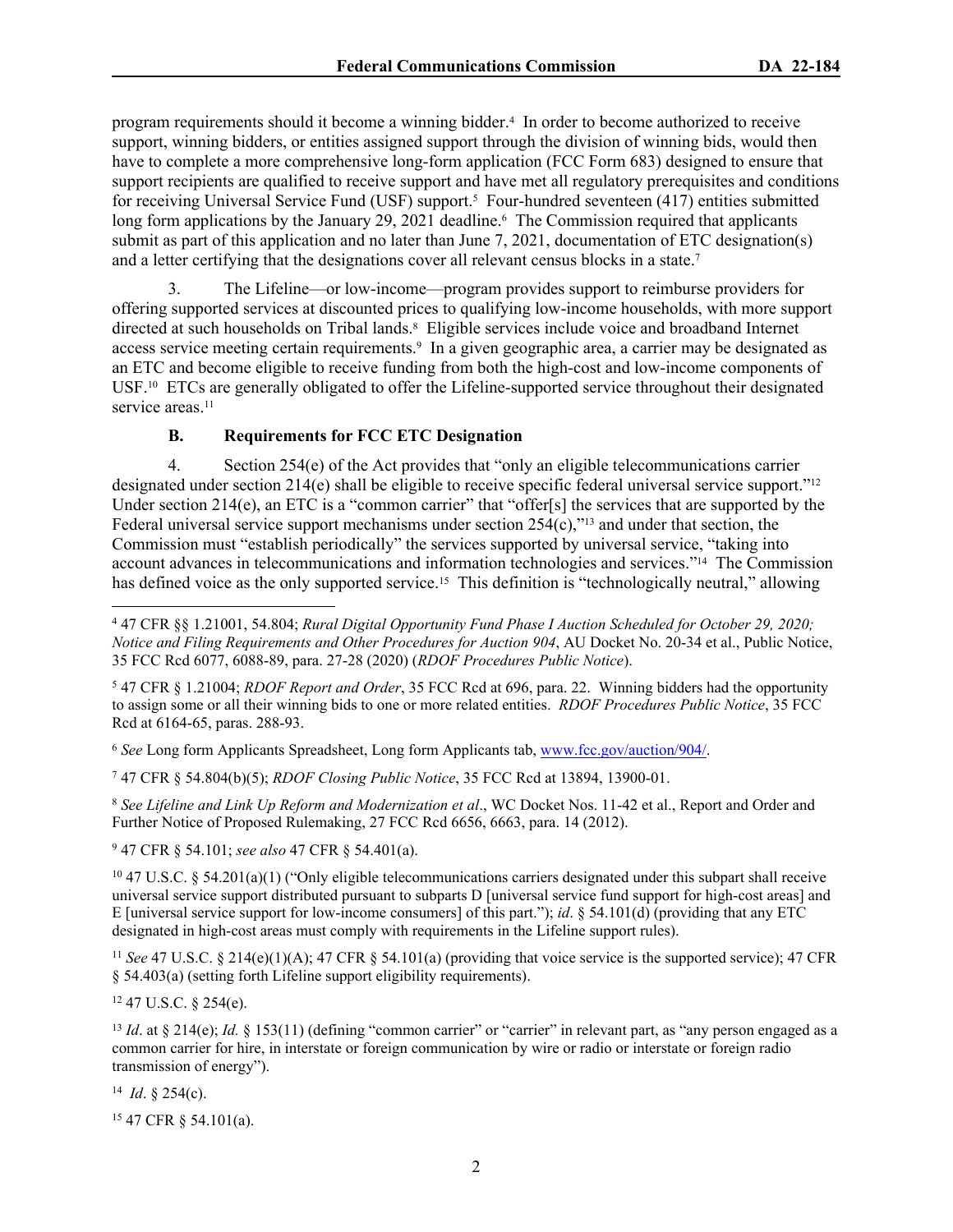"ETCs to provision voice service over many platforms."16 The Commission has also stated that a petitioner offering voice service may be treated as a "telecommunications carrier" under Title II of the Communications Act (and so become eligible to receive an ETC designation) if it "voluntarily' holds itself out as a telecommunications carrier and complies with appropriate federal and state requirements."<sup>17</sup>

5. Section 214 of the Act gives primary authority for ETC designations to state commissions.18 The Commission has authority to designate a carrier as an ETC only when "a common carrier [is] providing telephone exchange service and exchange access that is not subject to the jurisdiction of a State commission."19 The petitioning carrier must demonstrate that the Commission has jurisdiction and may do so by submitting an "affirmative statement from the state commission or a court of competent jurisdiction that the carrier is not subject to the state commission's jurisdiction."20 The Bureau has also stated, for the limited purpose of determining whether it has secondary authority to make an ETC determination, that "[i]f a state law expressly articulates that it does not have jurisdiction over a relevant type of technology, Commission staff would consider such a statute relevant in its determination of Commission jurisdiction."21 The Commission has delegated authority to the Bureau to consider appropriate ETC designation requests.<sup>22</sup>

6. A petition for ETC designation by the Commission must include: (1) a certification that the petitioner offers or intends to offer all services designated for support by the Commission pursuant to section  $254(c)$  of the Act (which service must be offered on a common carriage basis); (2) a certification that the petitioner offers or intends to offer the supported services either using its own facilities or a combination of its own facilities and resale of another carrier's services;<sup>23</sup> (3) a description of how the petitioner advertises the availability of the supported services and the charges therefor using media of general distribution;<sup>24</sup> (4) a detailed description of the geographic service area for which the petitioner

<sup>18</sup> *Id.* § 214(e)(2) (providing, in relevant part, that a state commission "shall upon its own motion or upon request designate a common carrier that meets the requirements of paragraph (1) as an eligible telecommunications carrier for a service area designated by the State commission"); *Id*. § 214(e) (providing that a common carrier designated under section  $214(e)(2)$ , (3), or (6) "offer the services that are supported by Federal universal service support mechanisms under section 254(c) of this title . . .).

 $19$  *Id.* § 214(e)(6).

<sup>20</sup> *See Federal-State Joint Board on Universal Service et al*., CC Docket No. 96-45, Twelfth Report and Order, Memorandum Opinion and Order, and Further Notice of Proposed Rulemaking, 15 FCC Rcd 12208, 12267, para. 120 (2000); 47 U.S.C. § 214(e)(6).

<sup>21</sup> *WCB Reminds Connect America Fund Phase II Auction Applicants of the Process for Obtaining a Federal Designation as an Eligible Telecommunications Carrier*, WC Docket Nos. 09-197 and 10-90, Public Notice, 33 FCC Rcd 6696, 6697 (WCB 2018) (CAF *Phase II ETC Guidance Public Notice*).

<sup>22</sup> *See Procedures for FCC Designation of Eligible Telecommunications Carriers Pursuant to Section 214(e)(6) of the Communications Act*, CC Docket No. 96-45, Public Notice, 12 FCC Rcd 22947, 22948 (1997).

<sup>23</sup> 47 U.S.C. § 214(e)(1); 47 CFR § 54.201(d)(1).

24 47 U.S.C. § 214(e)(1); 47 CFR § 54.201(d)(2).

<sup>&</sup>lt;sup>16</sup> Connect America Fund et al., WC Docket No. 10-90 et al., Report and Order and Further Notice of Proposed Rulemaking, 26 FCC Rcd 17663, 17692, paras. 77-78 (2011) (*USF/ICC Transformation Order*).

<sup>17</sup> *IP-Enabled Services; E9-1-1 requirements for IP-Enabled Service Providers,* WC Docket No. 04-36, WC Docket No. 05-196, First Report and Order and Notice of Proposed Rulemaking, 20 FCC Rcd 10245, 10268, para. 38 n.128 (2005), *aff'd sub nom. Nuvio Corp. v. FCC*, 473 F.3d 302 (D.C. Cir. 2006).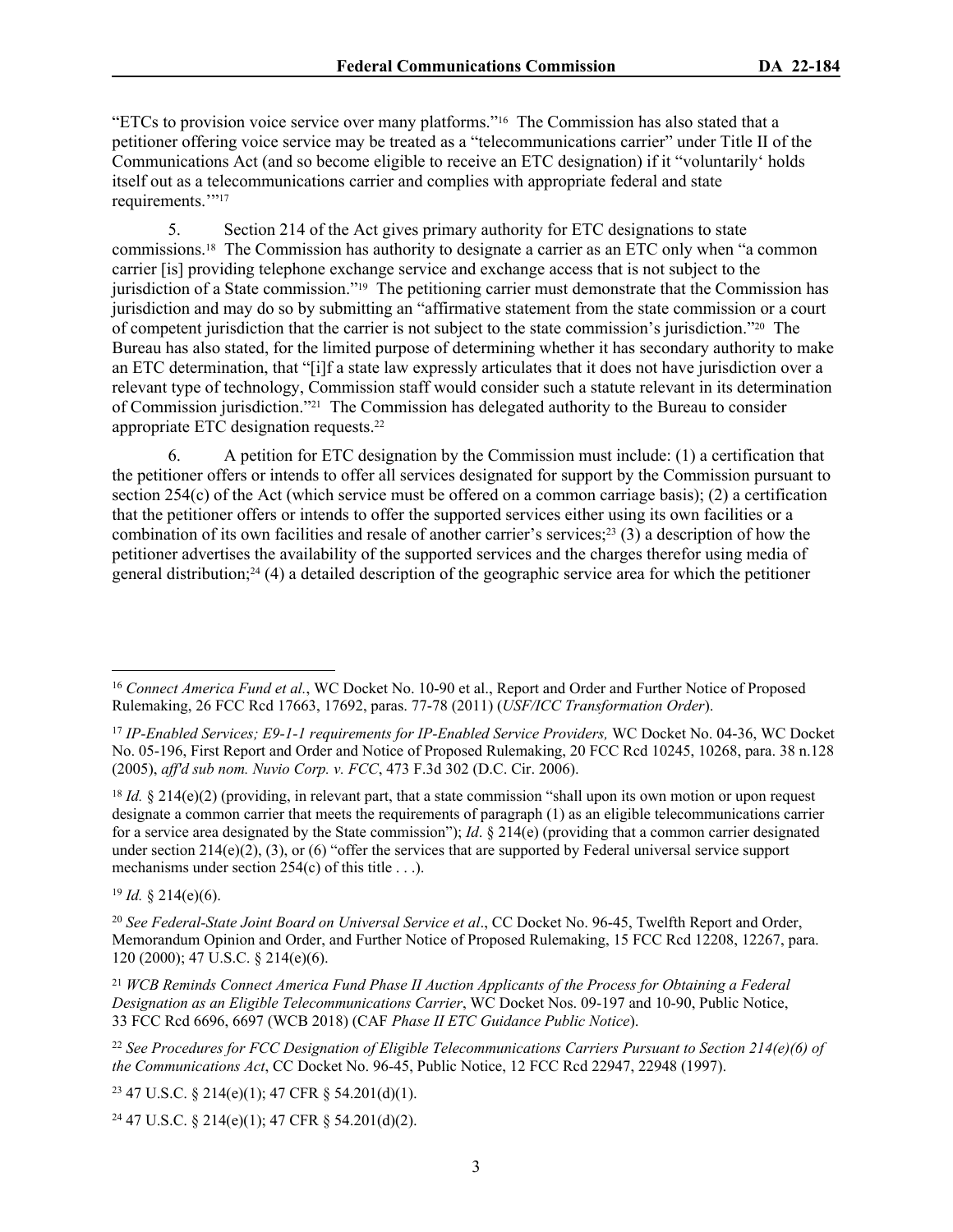requests to be designated as an ETC;25 and (5) a certification that neither the petitioner, nor any party to the application, is subject to a denial of federal benefits pursuant to the Anti-Drug Abuse Act of 1988.<sup>26</sup>

7. In addition, a petitioner for ETC designation must demonstrate its ability to meet certain service standards. A petitioner seeking an ETC designation for purposes of becoming eligible to receive RDOF support must: (1) certify that it will comply with the service requirements applicable to the support that it receives; (2) demonstrate its ability to remain functional in emergency situations; and (3) demonstrate its ability to satisfy applicable consumer protection and service quality standards.<sup>27</sup>

8. We note that for petitioners seeking ETC designation for the purpose of becoming authorized to receive program support, the Commission has waived the same section 54.202 requirements that it previously waived for CAF Phase II auction support recipients, specifically, the requirement that the petitioner submit a five-year service plan and proof of compliance with consumer protection and service quality standards.<sup>28</sup> These waivers are predicated upon the finding that the need for such requirements is obviated by the specific service quality standards applicable to support recipients and specific reporting obligations relating to such standards.<sup>29</sup>

9. Prior to designating a carrier as an ETC pursuant to section  $214(e)(6)$  of the Act, the Commission must determine whether such designation is in the public interest.30 When making a public interest determination, the Commission historically has considered the benefits of increased consumer choice and the unique advantages and disadvantages of the applicant's service offering.31 Because, however, ETC designation of long-form applicants is conditioned upon, limited to, and effective upon authorization to receive support under the program, designation in these areas is presumed to serve the public interest.32 To be ultimately authorized, long-form applicants must complete a competitive bidding process that demonstrates their ability to provide service efficiently in unserved high-cost areas and an application process that demonstrates their ability to meet their public interest obligations.<sup>33</sup>

<sup>26</sup> 21 U.S.C. § 862; 47 CFR § 1.2002(a)–(b).

<sup>27</sup> 47 CFR § 54.202(a).

<sup>28</sup> *RDOF Closing Public Notice*, 35 FCC Rcd at 13901 n.71 (extending to RDOF long form applicants the same waivers of 54.202 requirements as provided to CAF Phase II long form applicants under the same rationales); CAF *Phase II ETC Guidance Public Notice*, 33 FCC Rcd at 6699-6700.

<sup>29</sup> CAF *Phase II ETC Guidance Public Notice*, 33 FCC Rcd at 6699-6700; 47 CFR § 54.804; *id*. at § 54.806.

<sup>30</sup> 47 U.S.C. § 214(e)(6); 47 CFR § 54.202(b).

<sup>31</sup> *See, e.g.*, *Virgin Mobile ETC Designation Order in the States of Alabama, Connecticut, Delaware, New Hampshire and the District of Columbia*, WC Docket 09-197, Order, 25 FCC Rcd 17797, 17799, para. 6 (WCB 2010).

<sup>32</sup> *RDOF Closing Public Notice*, 35 FCC Rcd at 13901 n.71 (extending to RDOF long form applicants the same presumption that designation will serve the public interest under the same rationales justifying the application of such presumption to Phase II long form applicants); *Phase II ETC Guidance Public Notice*, 33 FCC Rcd at 6699- 6700 (explaining the basis for this presumption).

<sup>&</sup>lt;sup>25</sup> An ETC's "service area" is set by the designating authority and is the geographic area within which an ETC has universal service obligations and may receive universal service support.  $47 \text{ U.S.C.}$  §  $214 \text{ (e)}(5)$ ;  $47 \text{ CFR}$  §  $54.207 \text{ (a)}$ . Although section 214(e)(5) of the Act, 47 U.S.C. § 214(e)(5), requires conformance of a competitive ETC's service area and an incumbent rural telephone company's service area, the Commission has separately forborne from imposing such requirements on RDOF support recipients. *See RDOF Report and Order*, 35 FCC Rcd at 728, paras. 93-94.

<sup>33</sup> *See RDOF Procedures Public Notice*, 35 FCC Rcd at 6112, para. 97 ("One of our main objectives is to maximize the impact of finite universal service resources by awarding support to those providers that will make the most efficient use of budgeted funds."); *RDOF Report and Order*, 35 FCC Rcd at 694-95, para. 18; *RDOF Procedures Public Notice*, 35 FCC Rcd at 6166, para. 301.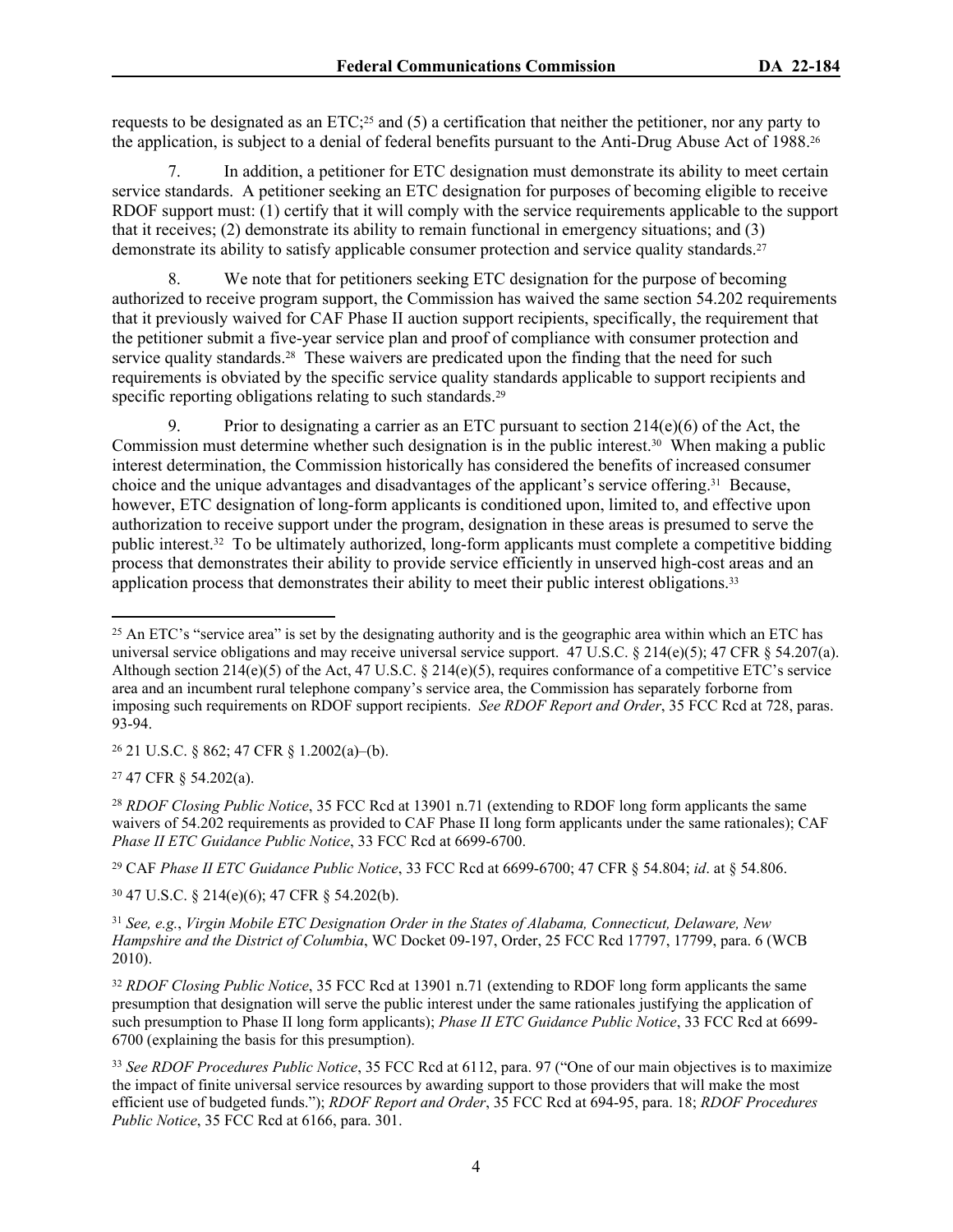## **C. Petitions for ETC Designation and Related Filings**

10. We specify with respect to every carrier in the attachment to this Order (petitioners) that the designation will cover all eligible census blocks covered by the RDOF award (as published by the Commission on its website) for the state indicated and for which the petitioner is authorized to receive support, regardless of any discrepancies in the description of such areas in individual petitions.<sup>34</sup> The Bureau has released public notices soliciting comments on each of the petitions addressed in Attachment A of this Order.35 No parties have filed comments addressing these ETC petitions.

## **III. DISCUSSION**

11. We find that each of the petitioners has satisfied the statutory requirements of sections 254 and 214(e) of the Act for designation as an ETC, and the Commission's requirements for ETC designation.<sup>36</sup> We therefore designate each petitioner as a high-cost ETC in the specified state(s), conditioned upon and limited to the high-cost areas where the Commission authorizes the petitioner to receive RDOF support and effective only upon such authorization. In these areas, petitioners must meet RDOF requirements, Lifeline requirements, and other service obligations attendant to their high-cost designations, as specified in the Act and the Commission's rules.<sup>37</sup>

## **A. Commission Authority**

12. Each petitioner has demonstrated that the Commission has the requisite authority to designate it as an ETC pursuant to section  $214(e)(6)$  of the Act. Each petitioner has submitted an affirmative statement of the relevant state authority declining to assert jurisdiction.38 As explained in these statements, section §37-2A-4(a) of the Code of Alabama, 1975 specifically excludes from state regulatory authority the services offered by the petitioners.39 As indicated below, each petitioner has demonstrated that it meets all statutory requirements for ETC designation. Accordingly, we find that the Bureau, acting under the Commission's delegation of authority, may designate the petitioners listed in Attachment A as ETCs for purposes of eligibility for RDOF support.

# **B. Eligibility Requirements**

13. *Offering the Service Supported by the Universal Service Support Mechanisms*. We find that each of the petitioners has established through the required certifications and related filings that it qualifies as a telecommunications provider for purposes of receiving universal service support for which it will become eligible pursuant to the requested designation and that it will offer the service supported by the federal universal service support mechanisms.<sup>40</sup> Specifically, each petitioner has committed to offering voice service on a common carrier basis and has specified that its voice service meets the

<sup>34</sup> *See* Results, Long Form Applicants Spreadsheet at <https://www.fcc.gov/auction/904/round-results>.

<sup>35</sup> *Wireline Competition Bureau Seeks Comment on Rural Digital Opportunity Fund Petitions for Designation as an Eligible Telecommunications Carrier,* Docket No. 09-197, Public Notice, DA 21-1242, 36 FCC Rcd 7241 (WCB rel. Oct. 1, 2021).

<sup>36</sup> *See* Tombigbee Communications, LLC, Petition of Tombigbee Communications, LCC for Expanded ETC Designation in Alabama, WC Dockets 19-126, 09-197 (June 4, 2021) (Tombigbee Petition); Cyber Broadband Inc., WC Docket 09-197 (June 7, 2021) (Cyber Broadband Petition). We note that there remains pending before the Commission petitions for ETC designation for the purpose of receiving RDOF support.

<sup>37</sup> 47 U.S.C. § 54.202(a)(1)(i); *id*. § 54.101.

<sup>38</sup> Cyber Broadband Petition at Attachment, 8-9; Tombigbee Petition at Exhibit B.

<sup>39</sup> § 37-2A-4(a), Code of Alabama, 1975.

<sup>40</sup> Cyber Broadband Petition at 3; Tombigbee Petition at 3-4; 47 U.S.C. § 214(e)(1)(A); 47 CFR § 54.201(d)(1).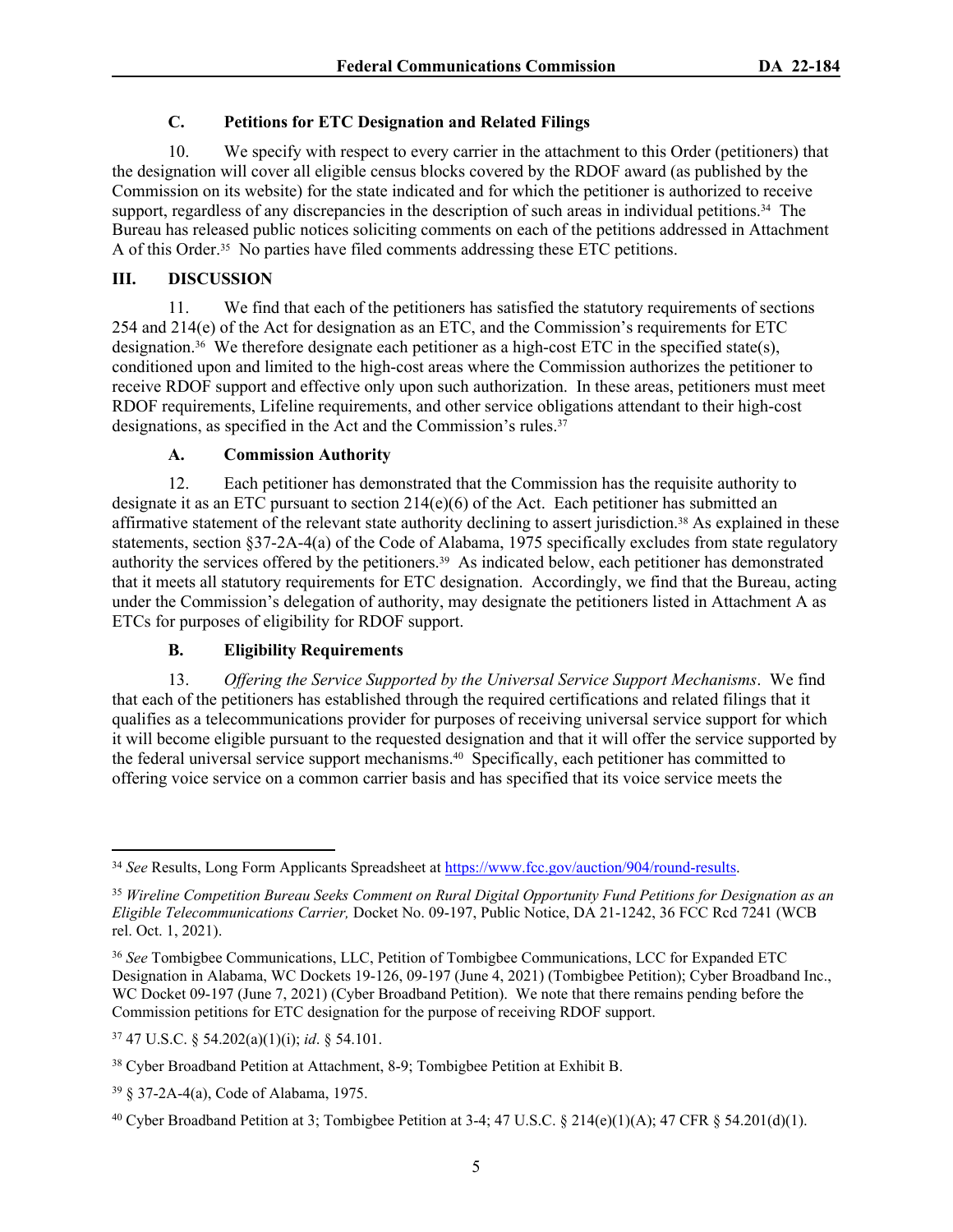requirements of section  $54.101(a)$  of the Commission's rules.<sup>41</sup> The petitioner must offer this service as of the first day of the month following the authorization.<sup>42</sup>

14. *Compliance with the Service Requirements Applicable to RDOF Support Recipients*. We find that each of the petitioners has established its ability to comply with service requirements applicable to the support that it will receive.43 This determination takes into account that, prior to being authorized to receive RDOF support, the petitioners must certify and demonstrate, as part of their short form and long- form applications, the technical and financial ability to provide voice and broadband services meeting or exceeding RDOF standards,<sup>44</sup> certify their commitment to meeting relevant public interest obligations,45 and certify their compliance with all statutory and regulatory requirements for receiving the universal service support or, alternatively, certify their acknowledgement that they must be in compliance with these requirements prior to being authorized to receive support.<sup>46</sup> Moreover, once authorized, the petitioners must satisfy certain reporting obligations to ensure that the support received is being used efficiently and appropriately and that service requirements are being met.<sup>47</sup>

15. *Compliance with Service Requirements Applicable to Lifeline Services.* Each petitioner has committed to offering Lifeline discounts to qualifying low-income consumers, consistent with the Commission's rules, in all high-cost areas where it is authorized to receive support.48 We emphasize that all ETCs receiving Lifeline support must report certain information to the Commission, USAC, and the local regulatory authority, pursuant to section 54.422 of the Commission's rules.<sup>49</sup>

16. *Offering the Supported Services Using a Carrier's Own Facilities*. Each petitioner has certified that it will offer supported services using its own facilities or a combination of its own facilities and resale of another carrier's services.50 Facilities are the ETC's "own" if the ETC has an exclusive right to use the facilities to provide the supported services or when service is provided by any affiliate within the holding company structure.51 An ETC may satisfy its obligation to "offer" supported voice service (or its functional equivalent, including VoIP) through a third-party vendor but cannot simply rely on the

<sup>43</sup> Cyber Broadband Petition at 4-5; Tombigbee Petition at 4-5; 47 CFR  $\S$ §54.101(d), 54.202(a)(1)(i).

<sup>44</sup> 47 CFR § 54.804(a),(b); *RDOF Report and Order*, 35 FCC Rcd at 726, para. 88, 90.

<sup>45</sup> 47 CFR § 54.804(b)(2)(iii); *RDOF Report and Order*, 35 FCC Rcd at 726, para. 89.

<sup>46</sup> 47 CFR § 1.21001(b)(6).

<sup>48</sup> Cyber Broadband Petition at 4; Tombigbee Petition at 7; 47 CFR §§ 54.400 et seq.

<sup>49</sup> 47 CFR § 54.422; *see also id*. § 54.410.

<sup>&</sup>lt;sup>41</sup> Cyber Broadband Petition at 3; Tombigbee Petition at 3-4; 47 U.S.C. § 214(e)(1), (6); 47 CFR § 54.101(a) (eligible voice telephony service must provide voice grade access to the public switched network or its functional equivalent).

<sup>42</sup> *See RDOF Report and Order*, 35 FCC Rcd at 745, para. 139 (a new ETC receiving RDOF support should be prepared to provide voice service throughout its service areas, either through its own facilities or a combination of its own and other ETC's facilities, on the first day of the month after receiving its ETC designation).

<sup>47</sup> *Id*. § 54.806 (providing that RDOF support recipients are subject to sections 54.313, 54.314, 54.316 of the Commission's rules); *id*. § 54.313 (requiring annual report including certifications as to rates, functionality, and deployment, among other things); *id*. § 54.314 (requiring annual certification stating that all federal high-cost support provided was used in the preceding calendar year and will be used in the coming calendar year only for the provision, maintenance, and upgrading of facilities and services for which the support is intended); *id*. § 54.316 (requiring build-out milestone reporting).

<sup>&</sup>lt;sup>50</sup> Cyber Broadband Petition at 4-5; Tombigbee Petition at 4-5; 47 U.S.C. § 214(e)(1)(A); 47 CFR § 54.201(d)(1).

<sup>51</sup> *Phase II ETC Public Notice*, 33 FCC Rcd at 6698; *see also* 47 U.S.C. § 153(2) (defining an affiliate as "a person that (directly or indirectly) owns or controls, is owned or controlled by, or is under common ownership or control with, another person").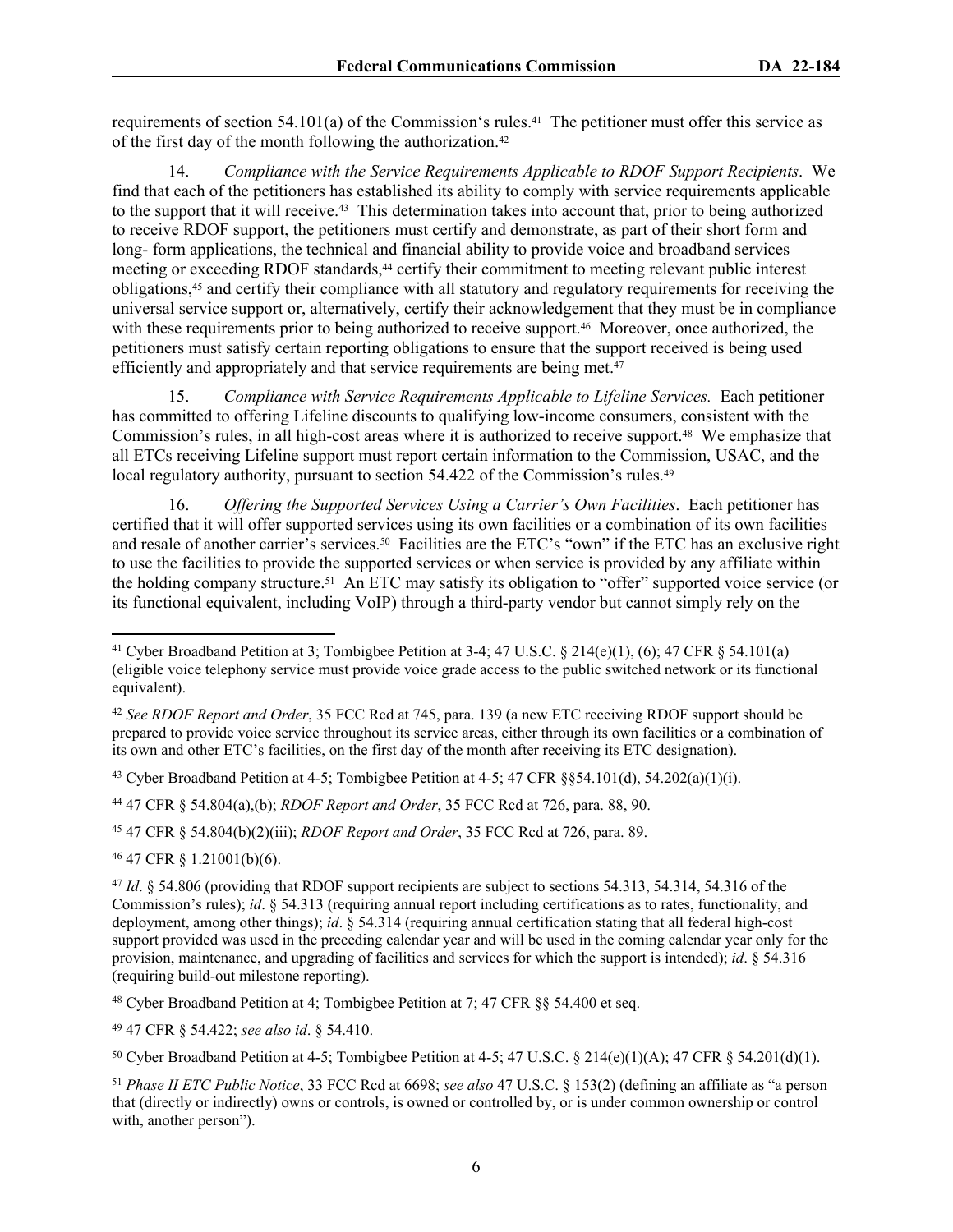availability of over-the-top voice options.<sup>52</sup> Instead, the ETC must remain legally responsible, through a managed service solution, that ensures that the service meets consumer protection and service quality standards.<sup>53</sup>

17. *Advertising Supported Services.* Each petitioner has committed to advertising the availability of the supported services and related charges using media of general distribution.54 We emphasize that, as part of this commitment, an ETC must advertise the availability of its services and charges in a manner reasonably designed to reach Lifeline-eligible consumers.<sup>55</sup>

18. *Ability to Remain Functional in Emergency Situations*. Each petitioner has stated that it can remain functional in emergency situations.56 Each petitioner has stated that it has sufficient back-up power to ensure functionality in the designated service area without an external power source, can reroute traffic around damaged facilities, and can manage traffic spikes resulting from emergency situations.<sup>57</sup>

19. *Anti-Drug Abuse Act Certification*. Each petitioner has submitted a certification that satisfies the requirements of the Anti-Drug Abuse Act of 1988, as codified in sections 1.2001-1.2003 of the Commission's rules.<sup>58</sup>

#### **C. Public Interest Analysis**

20. We conclude that the petitioners' participation in universal service programs would be in the public interest and would provide numerous benefits to consumers. As noted above, these designations are conditioned upon, limited to, and effective upon the long-form applicants' authorization to receive support under the RDOF program. If they are ultimately authorized, we presume that the designation will serve the public interest. Long-standing Commission precedent has explained that the public interest inquiry is a cost-benefit analysis focusing on a petitioner's efficiencies, the benefits of competition, the public benefits of service, and the fundamental principles of USF, all of which are fully demonstrated through the competitive auction and successful completion of the authorization processes.<sup>59</sup>

<sup>54</sup> Cyber Broadband Petition at 5-6; Tombigbee Petition at 5-6; 47 U.S.C. § 214(e)(1)(B); 47 CFR § 54.201(d)(2).

<sup>55</sup> 47 CFR § 54.405.

(continued….)

<sup>52</sup> *Phase II ETC Public Notice*, 33 FCC Rcd at 6699 (citing *Connect America Fund et al*., WC Docket Nos. 10-90, 14-58, 14-259, Order on Reconsideration, 33 FCC Rcd 1380, 1387-88, para. 20 (2018) (rejecting arguments contending that "because VoIP is provided over broadband networks and over-the-top voice options are available, broadband service providers need only offer broadband as a standalone service," and requiring carriers to "offer VoIP over their broadband network on a standalone basis"); *cf. Connect America Fund*, WC Docket No. 10-90, Report and Order, 28 FCC Rcd 7211, 7224 n.21 (WCB 2013) (explaining that a broadband provider would be considered to be providing voice service if it did so through an affiliated competitive local exchange company or "through a managed voice solution obtained from a third party vendor … , so long as the broadband provider is the entity responsible for dealing with any customer problems, and it provides quality of service guarantees to end user customers")).

<sup>53</sup> *Phase II ETC Public Notice*, 33 FCC Rcd at 6699.

<sup>56</sup> Cyber Broadband Petition at 5-6; Tombigbee Petition at 6; 47 CFR § 54.202(a)(2).

<sup>&</sup>lt;sup>57</sup> Cyber Broadband Petition at 5-6; Tombigbee Petition at 6; 47 CFR  $\S$  54.202(a)(2).

<sup>58</sup> Cyber Broadband Petition at 6; Tombigbee Petition at 7; 47 CFR § 1.2002.

<sup>59</sup> *See Federal-State Joint Board on Universal Service*, CC Docket No. 95-45, Report and Order, 20 FCC Rcd 6371, 6388-89, para. 40 (2005) ("The public interest benefits of a particular ETC designation must be analyzed in a manner that is consistent with the purposes of the Act itself, including the fundamental goals of preserving and advancing universal service; ensuring the availability of quality telecommunications services at just, reasonable, and affordable rates; and promoting the deployment of advanced telecommunications and information services to all regions of the nation, including rural and high-cost areas."); *id*. at 6389, para. 41 (where the Commission has jurisdiction, it will conduct a cost-benefit analysis that includes consideration of a variety of factors, including "the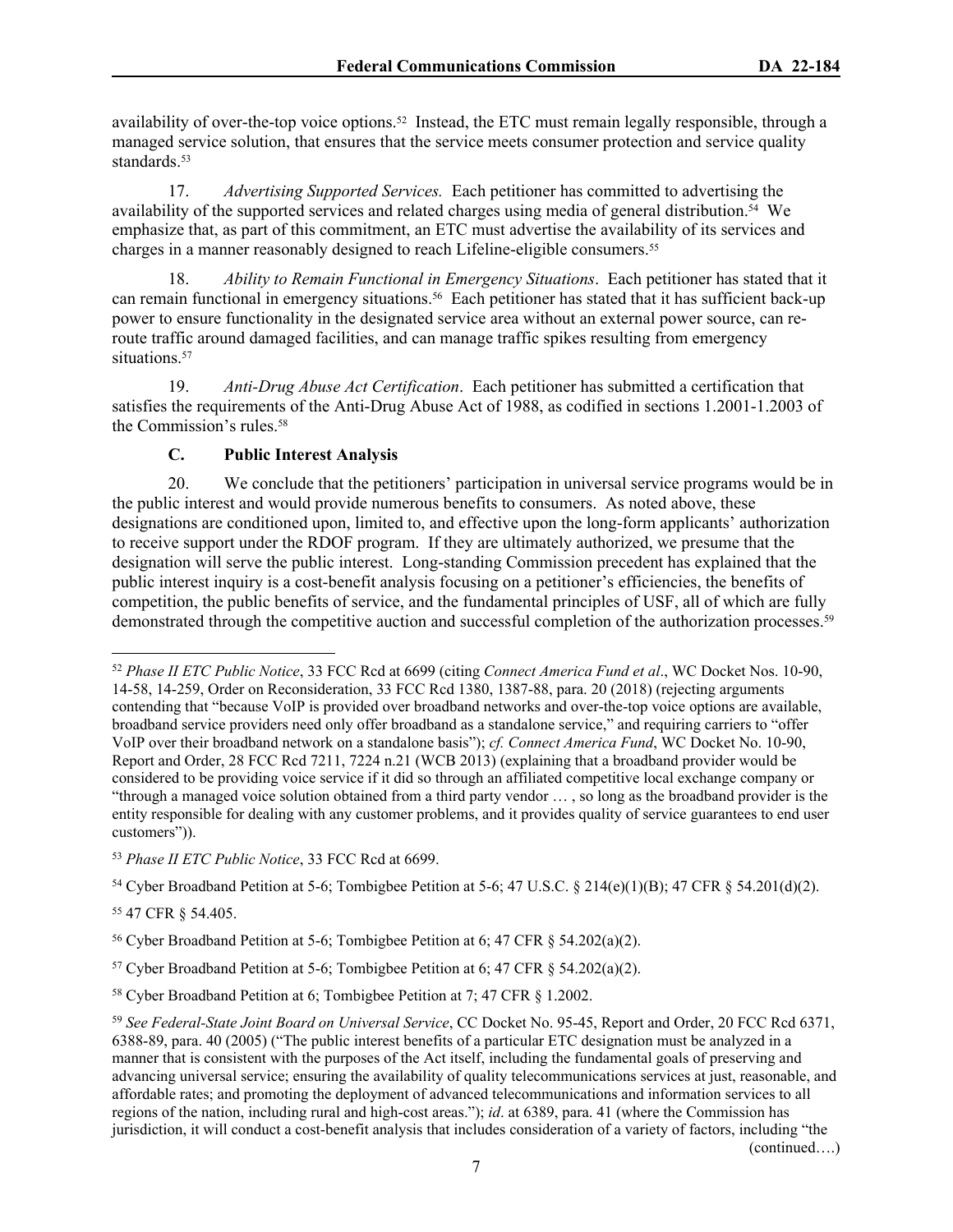To further elaborate, the competitive auction ensures that the most efficient provider (or at least one of the most efficient providers) will serve an area that the Commission has already identified as underserved or unserved using preapproved technologies. The Commission has determined that service to these areas will bring social and economic benefits in terms of access to advanced service meeting specific performance requirements. In addition, the Commission's application process scrutinizes how the applicant for RDOF support will provide service and meet program requirements, subject to close oversight and default penalties; this helps ensure that the applicant will meet its obligation to provide ubiquitous service throughout the study area at rates and on terms that are reasonably comparable to those associated with comparable offerings in urban areas.

21. Accordingly, based on the information, representations, and certifications in their petitions, we find that the petitioners have met all applicable conditions and prerequisites for ETC designation and that conditionally granting these petitions serves the public interest.

## **D. Regulatory Oversight**

22. Under section 254(e) of the Act, an ETC must use universal service support "only for the provision, maintenance, and upgrading of facilities and services for which the support is intended."<sup>60</sup> Under section 214(e) of the Act, an ETC must provide supported services throughout the service area for which it receives an ETC designation.<sup>61</sup> When and if the ETC (in this case, the long-form applicant) is authorized to receive high-cost support, it must file an annual certification for each state in which it receives support that all federal high-cost support received was used in the preceding calendar year and will be used in the coming calendar year only for the provision, maintenance, and upgrading of facilities and services for which the support is intended.<sup> $62$ </sup> The Commission conditions future support awarded through the high-cost program on the filing of such certification.<sup>63</sup>

23. An ETC (in this case, the long-form applicant) receiving Lifeline support uses that support as intended when it reduces the price of its telecommunications services by the amount of the support for the eligible consumer.<sup>64</sup> In addition, it must file annual reports that include, among other things, a certification of compliance with applicable minimum service standards, service quality standards, and consumer protection rules.<sup>65</sup>

24. We find that reliance on the petitioners' commitments to meet these and other regulatory requirements in their applications, as well as representations and commitments made in their petitions, is reasonable and consistent with the public interest and the Act. We conclude that fulfillment of these additional reporting requirements will further the Commission's goal of ensuring that the petitioners can and commit to satisfying their obligation under section 214(e) of the Act to provide supported services throughout their respective designated service areas.

<sup>60</sup> 47 U.S.C. § 254(e).

<sup>61</sup> *Id*. § 214(e).

<sup>62</sup> 47 CFR § 54.314(b).

<sup>63</sup> *Id*.

<sup>65</sup> 47 CFR § 54.422(b)(3); *see also id*. §§ 54.416, 54.422 (requiring an officer of the company to certify that the ETC has policies and procedures in place to ensure that its Lifeline subscribers are eligible to receive Lifeline services and that it will comply with all federal Lifeline certification procedures).

<sup>(</sup>Continued from previous page)

benefits of increased consumer choice, and the unique advantages and disadvantages of the competitor's service offering").

<sup>64</sup> *See Petition of TracFone Wireless, Inc. for Forbearance from 47 U.S.C. § 214(e)(1)(A) and 47 C.F.R. § 54.201(i)*, CC Docket No. 96-45, Order, 20 FCC Rcd 15095, 15105-06, para. 26 (2005).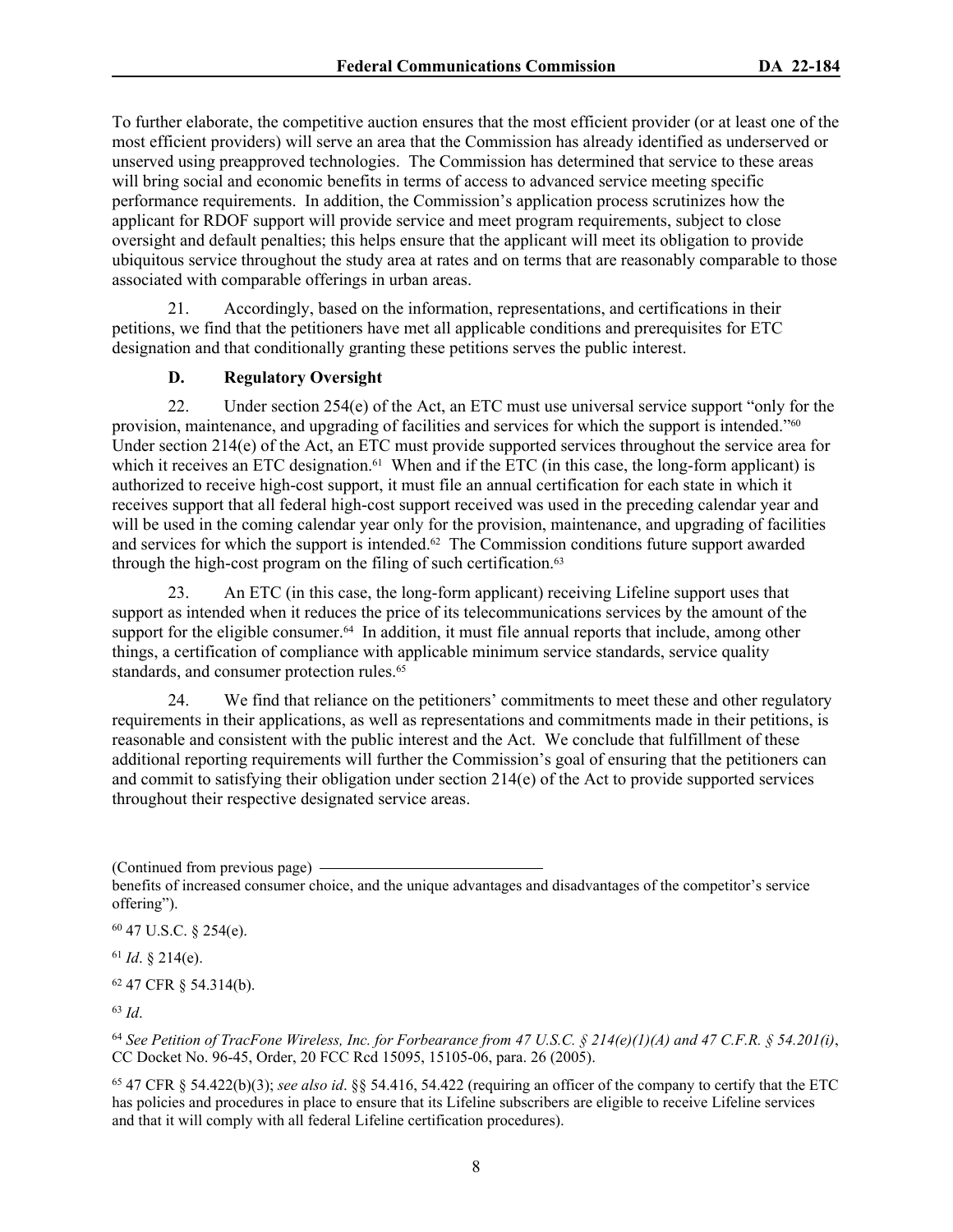25. The Commission may initiate an inquiry on its own motion to examine any ETC's records and documentation to ensure that the universal service support received is being used "only for the provision, maintenance, and upgrading of facilities and services" in the areas for which the relevant  $ETC(s)$  have been designated.<sup>66</sup> The ETC must provide such records and documentation to the Commission and USAC upon request.67 If the ETC fails to fulfill the requirements of the Act, the Commission's rules, or the terms of this Order after it begins receiving universal service support, the Commission has authority to revoke its ETC designation.<sup>68</sup> The Commission also may assess forfeitures for violations of Commission rules and orders.<sup>69</sup> We note that the Commission has recently announced a new program, the Rural Broadband Accountability Plan (RBAP), that will increase audits, verifications, and transparency for USF high-cost programs, including RDOF.70 With the establishment of RBAP, RDOF recipients, like other high-cost recipients, will be subject to a high level of accountability as they work to meet applicable performance requirements and benchmarks.

26. As the Bureau has previously explained, a carrier that cannot appropriately use universal service support must relinquish its ETC designation pursuant to section  $214(e)(4)$  of the Act and section 54.205 of the Commission's rules.71 For ETCs designated by the Commission, the ETC must file a notice of relinquishment in WC Docket No. 09-197, Telecommunications Carriers Eligible for Universal Service Support, using the Commission's Electronic Comment Filing System (ECFS). The Bureau will release an order approving the relinquishment if the relinquishing ETC demonstrates that the affected area will continue to be served by at least one ETC.72 The ETC must then send a copy of its relinquishment notice and a copy of the relinquishment order (within one week of its release) to USAC at [hcorders@usac.org](mailto:hcorders@usac.org). A carrier that intends to discontinue service must first seek authorization to discontinue service under section 63.71 of the Commission's rules.73 In addition, ETCs seeking to transfer control of their domestic authorizations to operate pursuant to section 214 of the Act or to engage in the sale of assets under section 214 (including any authorization to receive RDOF support) must first receive approval from the Commission in accordance with sections 63.03 and 63.04 of the Commission's rules governing the procedures for domestic transfer of control/asset applications.74 Transfers of control and assignments of

<sup>67</sup> 47 CFR § 54.417.

<sup>68</sup> *Id*. § 54.806(b) (providing that RDOF support recipients are subject to the compliance measures, recordkeeping requirements and audit requirements set forth in section 54.320(a)-(c) of the Commission's rules); *id*. § 54.320(c); *Federal-State Joint Board on Universal Service; Western Wireless Corp. Petition for Preemption of an Order of the South Dakota Public Utilities Commission*, CC Docket No. 96-45, Declaratory Ruling, 15 FCC Rcd 15168, 15174, para. 15 (2000).

<sup>69</sup> *See* 47 U.S.C. § 503(b).

<sup>70</sup> Fact Sheet: Rural Broadband Accountability Plan (rel. Jan. 28, 2022).

<sup>71</sup> *Id*. § 214(a); 47 CFR § 54.205. *See, e.g.*, *Connect America Phase II Support Authorized for Six Winning Bids*, AU Docket No. 17-182, WC Docket No. 10-90, Public Notice, 35 FCC Rcd 12869, 12874 (RBAFT, OEA, WCB 2020) (summarizing ETC obligations relating to relinquishment); *Connect America Phase II Support Authorized for 856 Winning Bids*, AU Docket No. 17-182, WC Docket No. 10-90, Public Notice, 34 FCC Rcd 4725, 4720-30 (RBAFT, OEA, WCB 2019).

 $72$  47 U.S.C. § 214(e)(4).

<sup>73</sup> 47 CFR § 63.71.

(continued….)

<sup>66</sup> 47 U.S.C. §§ 220, 403.

<sup>74</sup> 47 U.S.C. § 214; 47 CFR §§ 63.03; 63.04; *Connect America Phase II Support Authorized for Six Winning Bids*, AU Docket No. 17-182, WC Docket No. 10-90, Public Notice, 35 FCC Rcd 12869, 12874-75 (RBAFT, OEA, WCB 2020) (summarizing ETC obligations relating to transfers of control); *Connect America Phase II Support Authorized for 856 Winning Bids*, AU Docket No. 17-182, WC Docket No. 10-90, Public Notice, 34 FCC Rcd 4725, 4730 (RBAFT, OEA, WCB 2020). Regardless of whether a long form applicant has received ETC designation during the resubmission period, transfers of control constitute major modifications requiring waiver. Absent such waiver, the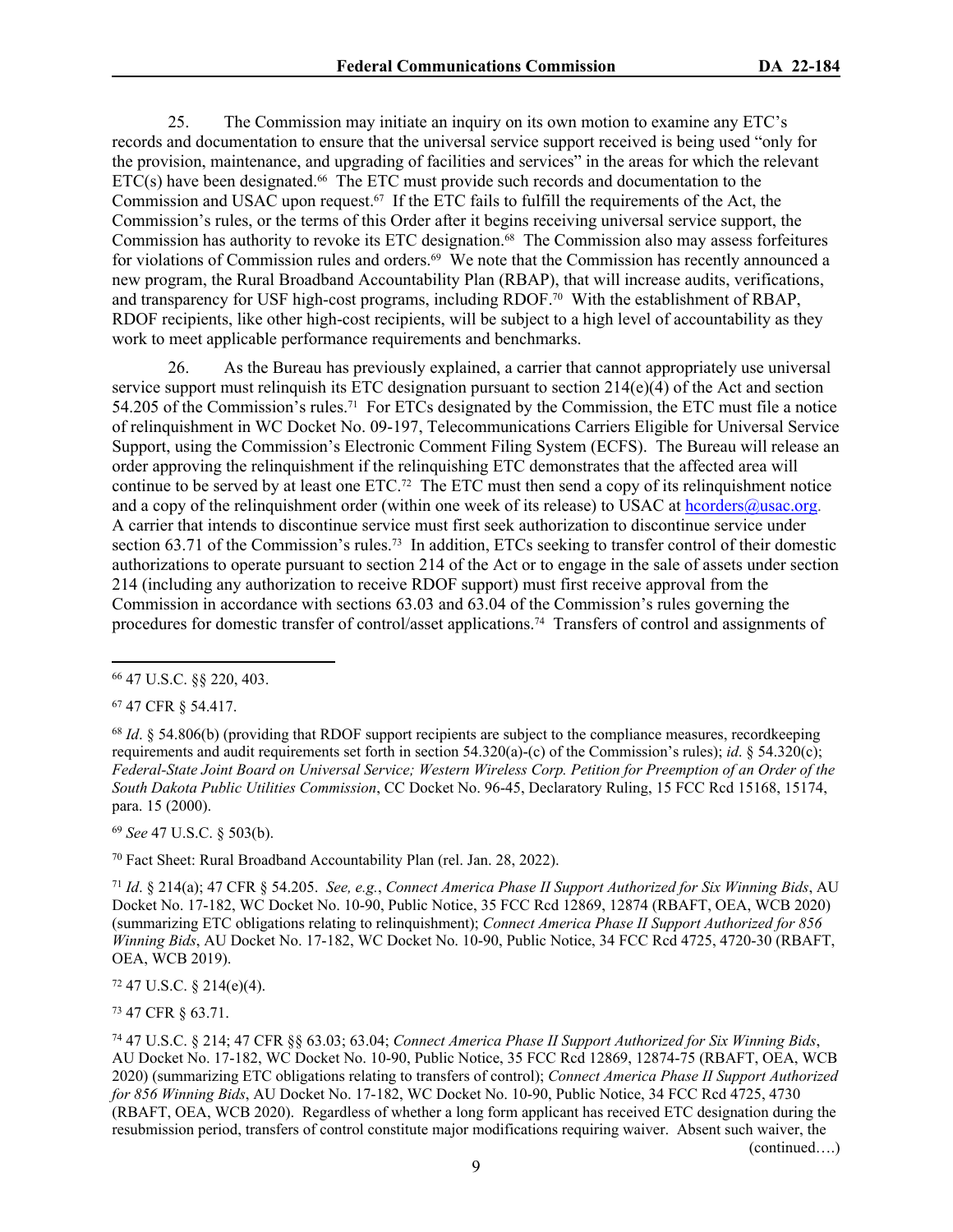international section 214 authorizations are separately subject to section 63.24 of the Commission's rules.75 Except where the Commission has forborne from the application of section 214, this requirement applies to all transfers of control or asset acquisitions involving ETCs.

## **IV. ORDERING CLAUSES**

27. Accordingly, IT IS ORDERED, pursuant to the authority contained in section  $214(e)(6)$ of the Communications Act of 1934, as amended, 47 U.S.C. § 214(e)(6), and the authority delegated in sections 0.91 and 0.291 of the Commission's rules, 47 CFR §§ 0.91, 0.291, that EACH OF THE PETITIONERS SPECIFIED IN ATTACHMENT A TO THIS ORDER IS CONDITIONALLY DESIGNATED AN ELIGIBLE TELECOMMUNICATIONS CARRIER IN ALL CENSUS BLOCKS IN THE SPECIFIED STATES FOR WHICH IT IS ELIGIBLE TO RECEIVE SUPPORT AWARDED THROUGH THE RURAL DIGITAL OPPORTUNITY FUND PHASE I AUCTION (AUCTION 904). These designations are contingent upon the petitioners becoming authorized to receive such support, are limited to those areas where support is authorized, and are effective only upon authorization.

28. IT IS FURTHER ORDERED that a copy of this Order SHALL BE TRANSMITTED to the relevant state commissions, the relevant tribal authorities, and to the Universal Service Administrative Company.

29. IT IS FURTHER ORDERED that, pursuant to section 1.102(b)(1) of the Commission's rules, 47 CFR § 1.102(b)(1), this order SHALL BE effective upon release.

## FEDERAL COMMUNICATIONS COMMISSION

Kris Anne Monteith Chief Wireline Competition Bureau

(Continued from previous page)

75 47 CFR § 63.24.

application may be dismissed. 47 CFR  $\S 1.21001(d)(5)$  (prohibiting major modifications to an application during a resubmission period, including any changes in the ownership of the applicant that constitute an assignment or transfer of control); *RDOF Procedures Public Notice*, 35 FCC Rcd at 6140-41, para. 182 n.407.